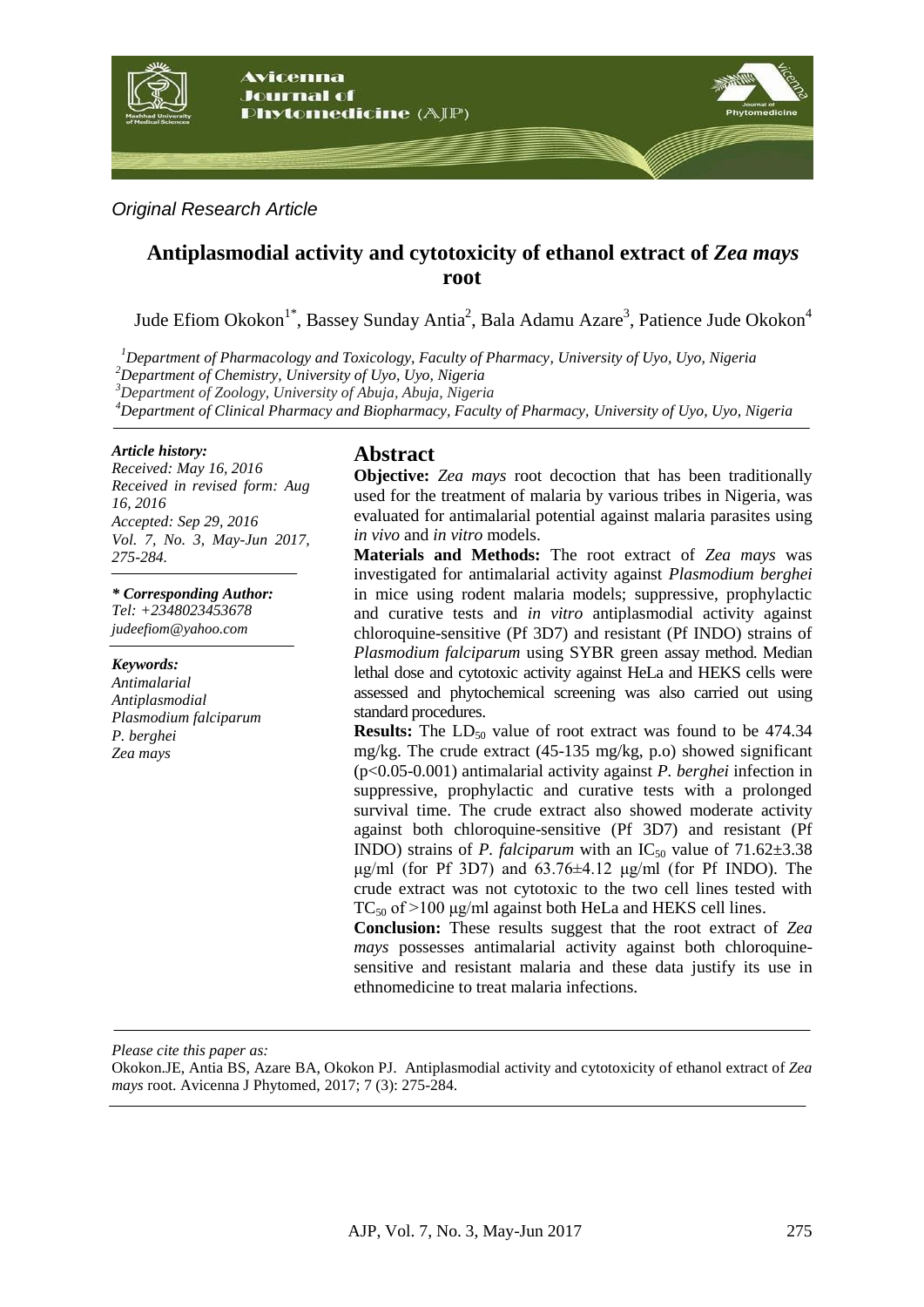# **Introduction**

*Zea mays* L. (Family Poaceae), known as maize or corn, is an annual grass plant cultivated for human consumption and rearing of animals. It was introduced to Nigeria in the 16th century (Osagie and Eka, 1998). The plant has tall, erect stalk with long leaves and bears ears that are enclosed in the husks, which are modified leaves (Simmonds, 1979). It also has a fibrous root system. Besides its nutritive values, maize grains, leaves, corn silks, stalk, and inflorescence are also used in ethnomedicine for the treatment of several ailments. The corn silk is used as an antidiabetic diuretic, and decoction of the silk is consumed for the treatment of urinary problems and gallstones (Foster and Duke, 1990; Gill, 1992; Abo etal., 2008). The ash of the cob is used for the treatment of cough (Gill, 1992) as well as inflammatory diseases. The husks are used in the treatment of pains and arthritis (Owoyele *et al.,* 2010). It is also taken as warm tea for the treatment of malaria in Ibibio traditional medicine. Biological activities reported on the leaf extract include anticancer (Balasubramanian *et al.,* 2014), antioxidant (Balasubramanian and Padma, 2012) and antioxidative stress (Balasubramanian and Padma, 2013; Balasubramanian *et al.,* 2015) activities. Anti-inflammatory and analgesic activities have been reported on the husk extract (Owoyele *et al.,* 2010). Eight phenolic compounds (gallic acid, protocatechuic acid, chlorogenic acid, cafeic acid, femlic acid, rutin, resveratrol, and kaempferol) have also been detected in ethanol extract of *Z. mays* husk (Dong *et al.,* 2014). Phytochemical compounds with antifungal activity such as 6-methoxybenzoxazolinone and 6,7-dimethoxybenzoxazolinone, and (6R)-7,8-dihydro- 3-oxo-α-ionone and (6R; 9R)-7,8-dihydro-3-oxo- α -ionol were isolated from root extract and root exudates of *Z. mays* (Park *et al.,* 2004).

Information on the biological activities of the root extract is scarce. In this study, we report the antimalarial and antiplasmodial activities of *Z. mays* root extract to confirm its use in Ibibio ethnomedicine.

# **Materials and Methods Animals**

The animals (Swiss albino mice) of either sex were used for these experiments. The animals were housed in standard cages and they had free access to standard pelleted feed (Guinea feed) and water, *ad libitum*. Permission and approval for animal studies were obtained from the College of Health Sciences Animal Ethics Committee, University of Uyo.

# **Parasite used**

A chloroquine-sensitive strain of *Plasmodium berghei* (ANKA) was obtained from the National Institute of Medical Research (NIMER), Yaba, Lagos, Nigeria and maintained by sub-passage in mice. While *P. falciparum*; chloroquine-sensitive (Pf 3D7) and resistant (Pf INDO) strains were obtained from the International Center for Genetic Engineering and Biotechnology, New Delhi, India.

# **Collection of plant materials**

Fresh roots of *Z. mays* were collected in August 2015 from Farmland in Uyo LGA, Akwa Ibom State, Nigeria. The roots were identified and authenticated as *Z. mays* by Dr. Margaret Bassey, a taxonomist from the Department of Botany and Ecological studies, University of Uyo, Uyo, Nigeria. Herbarium specimen was deposited at the Faculty of Pharmacy Herbarium, University of Uyo, Uyo (FPH 614).

# **Extraction**

The plant parts (roots) were washed and air-dried on laboratory table for 2 weeks. The dried roots were pulverized using a pestle and mortar. The powdered root was macerated in 95% ethanol for 72 hr. The liquid ethanol extract obtained by filtration was evaporated to dryness in a water bath at 60°C. The yield of the extract was stored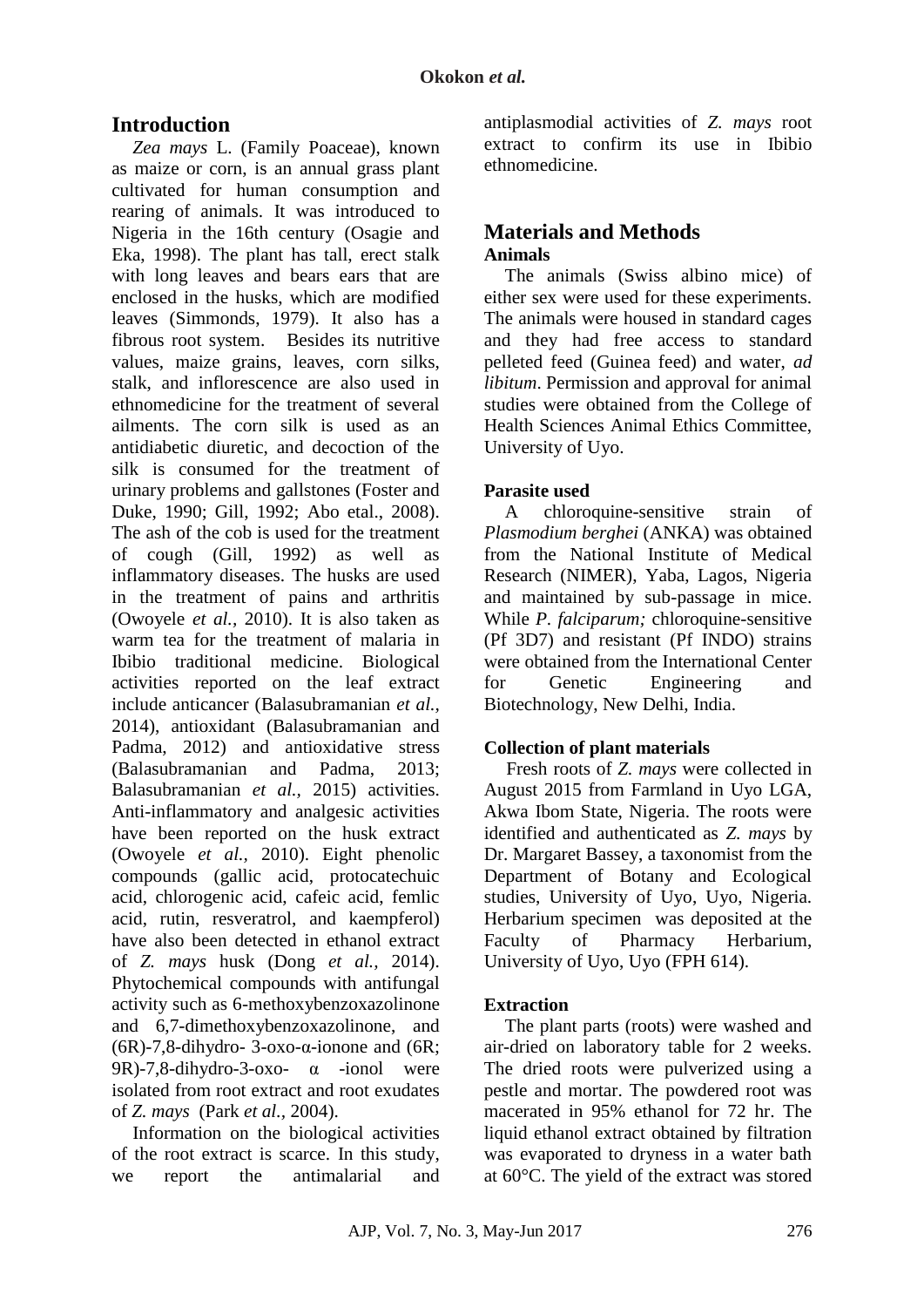in a refrigerator at -4°C until it was used for the experiments.

# **Phytochemical screening**

Phytochemical screening of the crude root extract was carried out employing standard procedures and tests (Trease and Evans, 1996, Sofowora, 1993).

# **Determination of median lethal dose**   $(LD_{50})$

The median lethal dose  $(LD_{50})$  of the extract was estimated using albino mice by intraperitoneal (i.p) route using the method of Lorke's (1983). This involved intraperitoneal administration of different doses of the extract  $(1000 - 5000 \text{ mg/kg})$  to groups of five mice each. The animals were observed for manifestation of physical signs of toxicity such as writhing, decreased motor activity, decreased body/limb tone, decreased respiration and death. The number of deaths in each group within 24 hours was recorded.

# **Parasite inoculation**

Each mouse used in the experiment was inoculated intraperitoneally with 0.2 ml of infected blood containing about 1 x  $10^7 P$ . *berghei berghei* parasitized erythrocytes. The inoculum consisted of  $5 \times 10^7$  *P*. *berghei berghei* erythrocytes per ml. This was prepared by determining both the percentage parasitaemia and the erythrocytes count of the donor mouse and diluting the blood with isotonic saline in proportions indicated by both determinations (Odetola and Basir, 1980).

# **Drug administration**

The drug (artesunate Na), and extract used in the antiplasmodial study were orally administered with the aid of a stainless metallic feeding cannula.

# **Evaluation of anti-plasmodial activity of ethanol extract of** *Zea mays* **crude root**

Evaluation of suppressive activity of the extract (4-day test).

This test was used to evaluate the

schizontocidal activity of the extract and artesunate against early *P. berghei* infection in mice. This was done as described by Knight and Peters (1980). Thirty mice were randomly divided into five groups of six mice each. On the first day  $(D_0)$ , the mice were infected with the parasite and randomly divided into groups. Animals were administered with the extract and artesunate. The mice in group 1 were administered with the 45 mg/kg, group 2 with 90 mg/kg and group 3 with 135 mg/kg of crude extract, while group 4 was administered with 5 mg/kg of artesunate Na (positive control), and 10 ml/kg of distilled water was given to group 5 (negative control) for four consecutive days  $(D_0 - D_3)$ between 8am and 9am. On the fifth day (D4), thin blood film was made from tail blood. The film was then stained with Leishman's stain to reveal the number of parasitized erythrocytes out of 500 erythrocytes in a random field of the microscope. The average percentage of suppression of parasitaemia was calculated in comparison with the controls as follows:

Average % parasitaemia in negative control- Average % parasitaemia in positive groups

Average % parasitaemia in negative control.

### **Evaluation of prophylactic or repository activities of the extract**

The repository activity of the extract and artesunate Na was assessed using the method described by Peters (1965). The mice were randomly divided into seven groups of six mice each. Groups 1-3 were administered with 45, 90 and 135 mg/kg/day of the extract, respectively. Groups 4 and 5 were respectively administered with 5 mg/kg/day of artesunate (positive control) and 10 ml/kg of distilled water (negative control). Administration of the extract/drug was continued for three consecutive days  $(D_0 D_2$ ). On the fourth day  $(D_3)$ , the mice were inoculated with *P. berghei.* Seventy-two hours later, the parasitaemia level was assessed in blood smears.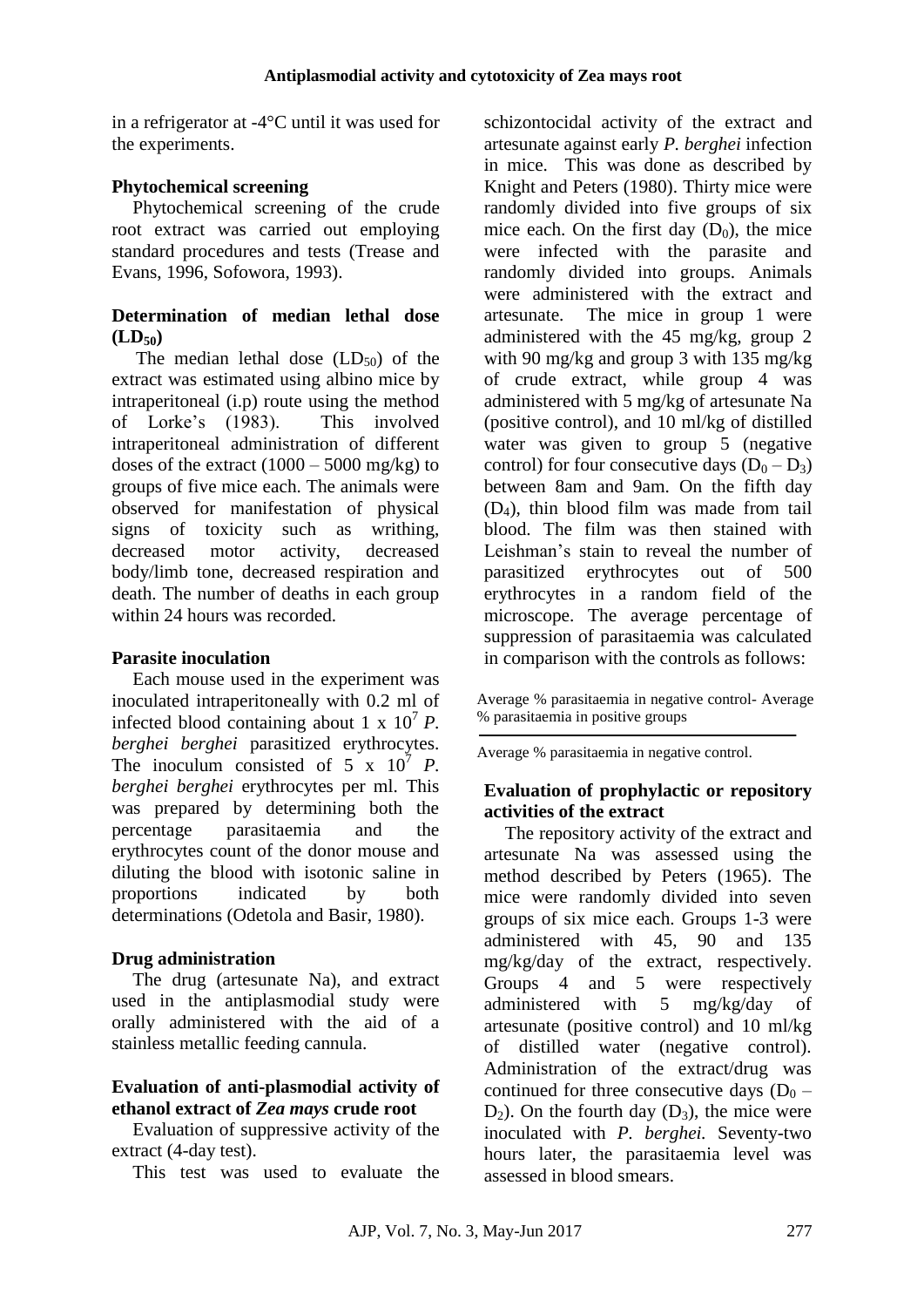# **Evaluation of curative activities of the extract (Rane's test)**

This was used to evaluate the schizontocidal activity of the extract, and artesunate in an established infection. This was done as described by Ryley and Peters (1970). *P. berghei* was injected intraperitoneally into another 30 mice on the first day  $(D_0)$ . Seventy–two hours later  $(D_3)$ , the mice were randomly divided into five groups of six mice each. The extract at the doses of 45 mg/kg, 90 mg/kg and 135 mg/kg was orally administered to groups 1- 3, respectively. Also, 5 mg/kg/day of artesunate Na was administered to the group 4 (positive control) and group 5 was given 10 ml/kg of distilled water (negative control). The extract and drugs were administered once daily for 5 days. Leishman's stained thin smears were prepared from tail blood samples collected on each day of treatment to monitor parasitaemia level. The mean survival time (MST) of the mice in each treatment group was determined over a period of 29 days  $(D_0 - D_{28}).$ 

No. of days survived  $x 100 = MST$ Total No. of days (29)

# **Evaluation of** *in vitro* **antiplasmodial activity**

#### *In vitro cultivation of Plasmodium falciparum*

CQ-sensitive strain 3D7 and CQresistant strain INDO of *Plasmodium falciparum* used in this study were *in vitro* blood stage culture to test the antimalarial efficacy of the crude root extract and fractions. The culture was maintained at Malaria Research Laboratory, International Centre for Genetic Engineering and Biotechnology, New Delhi, India. *P. falciparum* culture was maintained according to the method described by Trager and Jensen (1976) with minor modifications. *P. falciparum* (3D7) cultures were maintained in fresh O+ve human erythrocytes suspended at 4% hematocrit in RPMI 1640 (Sigma) containing 0.2% sodium bicarbonate, 0.5% albumax, 45  $\mu$ g/L hypoxanthine, and 50  $\mu$ g/L gentamicin and incubated at 37 ◦C under a gas mixture of 5%  $O_2$ , 5%  $CO_2$ , and 90% N2. Every day, infected erythrocytes were transferred into fresh complete medium to propagate the culture. For *P. falciparum* (INDO strain) in culture medium, albumax was replaced with 10% pooled human serum.

### **Drug dilutions**

Stock solutions of the plant extract and fractions as well as artemisinin were prepared in dimethyl sulfoxide (DMSO), while CO stock solution was prepared in water (Milli-O grade). All stocks were then diluted with culture medium to achieve the required concentrations (in all cases except CQ, the final solution contained 0.4% DMSO, which was found to be nontoxic to the parasite). Drugs and test plant extracts were then placed in 96-well flat bottom tissue culture grade plates.

# *In vitro* **antiplasmodial assays**

The crude root extract and fractions of this plant were evaluated for their antimalarial activity against 3D7 and INDO strains of *P. falciparum*. For drug screening, SYBR green I-based fluorescence assay was set up as previously described (Smilkstein et al., 2004). Sorbitol-synchronized parasites were incubated under normal culture conditions at 2% hematocrit and 1% parasitemia in the absence or presence of increasing concentrations of the plant extract and fractions. CQ and artemisinin were used as positive controls, while 0.4% DMSO was used as the negative control. After 48 hr of incubation, 100 µl of SYBR Green I solution (0.2  $\mu$ l of 10,000 $\times$  SYBR Green I (Invitrogen)/mL) in lysis buffer[Tris (20 mM; pH 7.5), EDTA (5 mM), saponin (0.008%, w/v), and Triton X-100  $(0.08\%, v/v)$ ] was added to each well and mixed twice gently with multi-channel pipette and incubated in dark at 37 ◦C for 1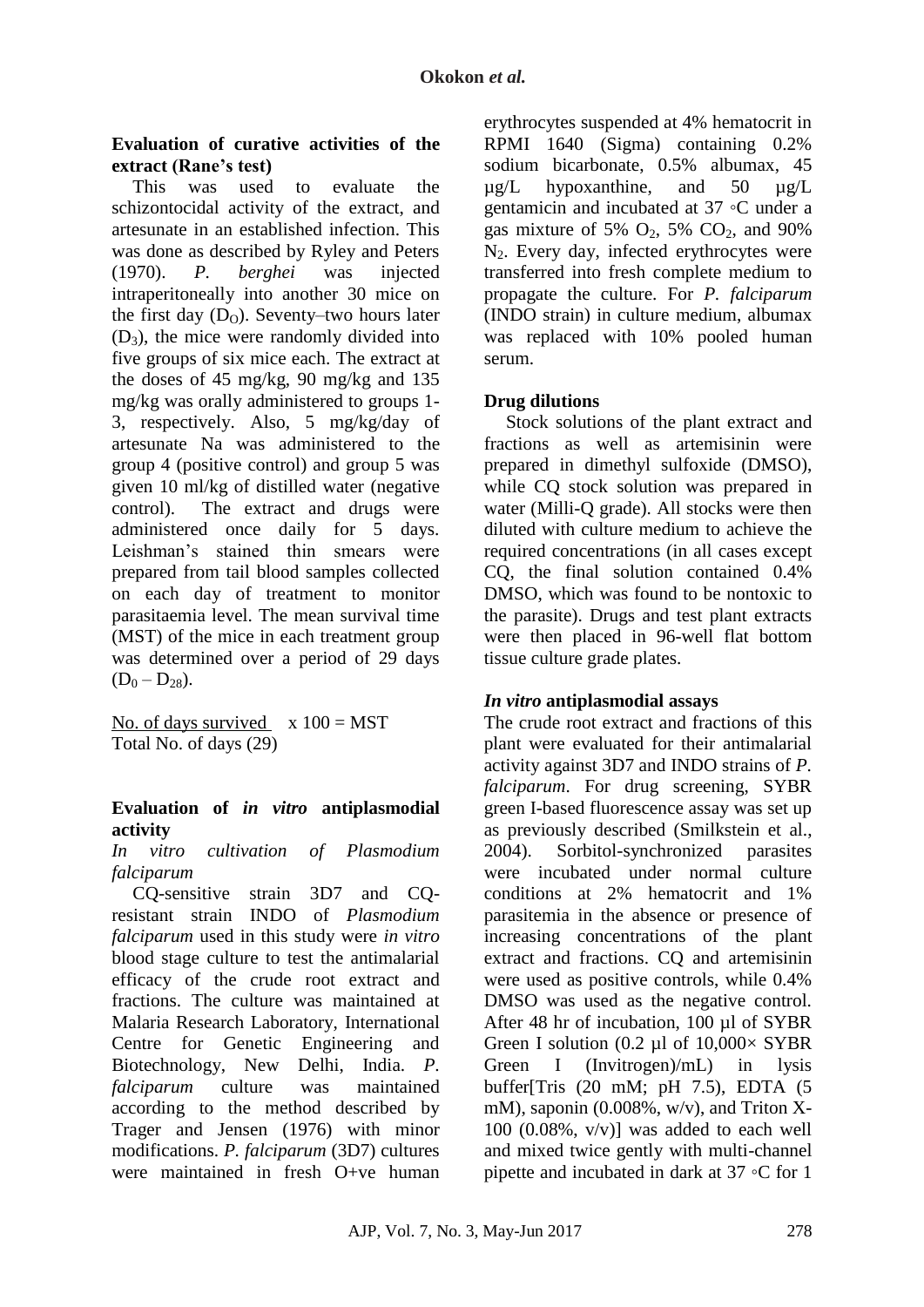hr. Fluorescence was measured with a Victor fluorescence multi-well plate reader (Perkin Elmer) with excitation and emission wavelengths of 485 and 530 nm, respectively. The fluorescence was plotted against the drug concentration and the 50% inhibitory concentration  $(IC_{50})$  was determined by analysis of dose–response curves. Results were microscopically validated by examination of Giemsa stained smears of extract-treated parasite cultures.

#### **Evaluation of cytotoxic activity against HeLa and HEKS cells using MTT assay**

The cytotoxic effects of the extract and fractions on host cells were assessed by functional assay as previously described (Mosmann, 1983) using HeLa cells cultured in RPMI containing 10% fetal bovine serum, 0.21% sodium bicarbonate (Sigma) and 50 µg/mL gentamicin (complete medium) and Human Embroynic kidney 293 cells cultured in DMEM and supplemented with 10% fetal Bovine albumin.

Briefly, cells  $(10^4 \text{ cells}/200 \text{ µl/well})$ were seeded into 96-well flat-bottom tissue culture plates in complete medium. Then, drug solutions were added after 24 hr of seeding and incubated for 48 hr in a humidified atmosphere at 37 ◦C with 5% CO2. DMSO (as positive inhibitor) was added at 10%. Twenty microliters of a stock solution of MTT (5 mg/mL in 1X phosphate buffered saline) was added to each well, gently mixed and incubated for another 4 hr. After spinning the plate at 1500 rpm for 5 min, supernatant was removed and 100 µl of DMSO (stop agent) was added. Formation of formazan was evaluated using a microtiter plate reader (Versa max tunable multi-well plate reader) at 570 nm. The 50% cytotoxic concentration  $(TC_{50})$  of drug was determined by analysis of dose–response curves.

# **Statistical analysis**

Data obtained from this work were statistically analyzed using Students' t-test and ANOVA (One- or Two- way) followed by a post-test (Turkey-Kramer multiple comparison test). Differences between means was considered significant if  $p<0.05$ .

# **Results**

### **Phytochemical Screening**

Phytochemical screening of the crude root extract revealed the presence of chemical constituents such as alkaloids, flavonoids, tannins, terpenes, saponins, cardiac glycosides.

### **Determination of median lethal dose**   $(LD_{50})$

The Median Lethal Dose  $(LD_{50})$  was 474.34 mg/kg. The physical signs of toxicity included excitation, paw licking, increased respiratory rate, decreased motor activity, gasping and coma which was followed by death.

### **Effect on suppressive activity of ethanol extract of** *Zea mays* **root**

The extract showed a dose-dependent chemosuppressive effect on parasitaemia. These effects were statistically significant as compared to the control  $(p<0.05$  -0.001). The chemoinhibitory percentages ranged from 69.18 to 88.72 (Table 1). However, the effect of the extract was incomparable to that of the standard drug, artesunate, with a chemosuppression of 98.82% (Table 1).

Table 1. Suppressive activity of *Zea mays* root extract (4-day test). Values are expressed as mean±SEM. Significance relative to  $control: p<0.001 (n=6).$ 

|                           | Dose               | Parasitaemia            | $\frac{0}{0}$    |
|---------------------------|--------------------|-------------------------|------------------|
|                           |                    |                         | chemosuppression |
| <b>Distilled</b><br>water | $10 \text{ ml/kg}$ | $44.33 \pm 2.18$        |                  |
|                           | $45 \text{ mg/kg}$ | $13.66 + 0.72^{\circ}$  | 69.18            |
| <b>Extract</b>            | $90 \text{ mg/kg}$ | $10.33 + 2.40^{\circ}$  | 76.69            |
|                           | 135mg/kg           | $5.00 + 1.52^{\circ}$   | 88.72            |
| <b>Artesunate</b>         | $5 \text{ mg/kg}$  | $0.52 \pm 0.01^{\circ}$ | 98.82            |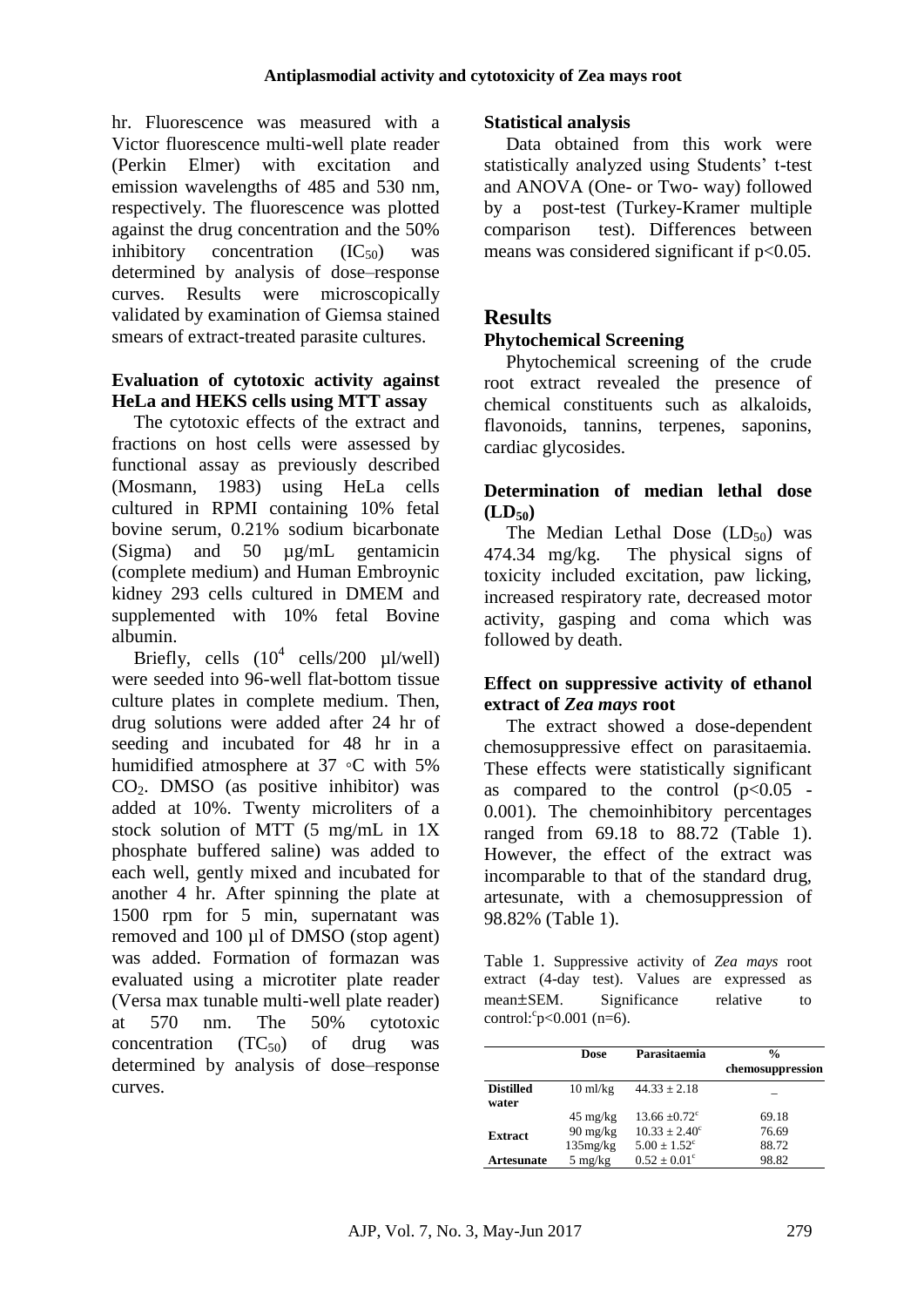#### **Effect on repository activity of ethanol extract of** *Zea mays* **root**

The ethanol extract of *Zea mays* root showed a dose-dependent chemosuppressive effect (6.82 – 65.89%) on the parasitaemia during prophylactic studies. These effects were statistically significant as compared to the control (p<0.001). However, these effects were lower compared to that of the standard drug, artesuante Na, with a chemosuppression of 90.92 % (Table 2).

#### **Antiplasmodial effect of ethanolic extract of** *Zea mays* **root on established infection**

The extract showed a dose- dependent schizonticidal effect on the parasitaemia. There were reductions in the percentage of parasitaemia of the extract/artesunatetreated groups compared to that of the control in which prominent increases were recorded. These reductions were statistically significant as compared to the control  $(p<0.05-0.001)$  (Table 3). Though the extract showed asignificant  $(p<0.05$ -0.001), dose-dependent mean survival time on established infection, the effect of the extract (45-135 mg/kg) was lower compared to that of the standard drug, artesunate (Table 4).



Figure 1. Antiplasmodial activity of root extract of *Zea mays* (curative test).

#### *In vitro* **antiplasmodial and cytotoxic activities**

The results of the *in vitro* studies show that the root extract exerted antiplasmodial activity against chloroquine-sensitive Pf 3D7 and resistant Pf INDO strains of *P. falciparum* (Table 4). The root extract moderate activity against both strains of *P. falciparum* with  $IC_{50}$  value of  $71.62 \pm 2.34$ μg/ml (Pf 3D7) and 63.76±4.24 μg/ml (Pf INDO). The crude root extract was negligibly cytotoxic to the two cell lines tested with  $TC_{50}$  of  $>100 \mu g/ml$  against both HeLa and HEKS cell lines, respectively (Table 5).

Table 2. Repository/Prophylactic activity of ethanol extract of *Zea mays* root on *Plasmodium berghei* infection in mice. Values are expressed as mean ± SEM. Significance relative to control  $\degree$ p<0.001  $(n=6)$ .

|                         | Dose                                                            | Parasitaemia                                              | $\frac{0}{0}$<br><b>Chemosuppres</b><br>sion |
|-------------------------|-----------------------------------------------------------------|-----------------------------------------------------------|----------------------------------------------|
| <b>Normal</b><br>saline | $10 \text{ ml/kg}$                                              | $14.66 + 0.66$                                            |                                              |
| Crude<br>extract        | $45 \text{ mg/kg}$<br>$90 \text{ mg/kg}$<br>$135 \text{ mg/kg}$ | $13.66 + 2.72$<br>$10.33 + 2.40$<br>$5.00 + 1.52^{\circ}$ | 6.82<br>29.53<br>65.89                       |
| <b>Artesunate</b>       | $5.0 \text{ mg/kg}$                                             | $1.33 \pm 0.66$ <sup>c</sup>                              | 90.92                                        |

Table 4. Mean Survival Time (MST) of mice receiving different doses of root extract of *Zea mays* during established infection. Values are expressed as mean ±S.E.M. Significance relative to control: ap< $0.05$ ; p< $0.001$  (n=6).

|                        | Dose                  | <b>MST</b> (days)      |
|------------------------|-----------------------|------------------------|
| <b>Distilled water</b> | $10m$ <i>l</i> / $kg$ | $14.33 + 0.33$         |
|                        | $45 \text{ mg/kg}$    | $14.66 + 0.66$         |
| <b>Extract</b>         | $90 \text{ mg/kg}$    | $17.38 + 1.20^a$       |
|                        | $135 \text{ mg/kg}$   | $25.66 + 1.33^{\circ}$ |
| <b>Artesunate</b>      | $5 \text{ mg/kg}$     | $30.00 + 0.00^{\circ}$ |

Table 5**.** In vitro antiplasmodial and cytotoxic activities of crude root extract of *Zea mays*.

|                    | $IC50(\mu g/m)$<br><i>Pf</i> 3D7 | $IC50(\mu\text{g/ml})$<br>$)$ $Pf$ INDO | Cytotoxicity                            |                                                |
|--------------------|----------------------------------|-----------------------------------------|-----------------------------------------|------------------------------------------------|
|                    |                                  |                                         | Hela cells<br>$TC_{50}(\mu\text{g/ml})$ | <b>HEKS</b> cells<br>$TC_{50}(\mu\text{g/ml})$ |
| Crude extract      | $71.62 + 3.38$                   | 63.76<br>$+$<br>4.12                    | >100                                    | >100                                           |
| <b>Chloroquine</b> | 0.021                            | 0.258                                   | >200                                    | -                                              |
| <b>Artemisinin</b> | 0.0045                           | 0.0045                                  | >200                                    | $\overline{\phantom{0}}$                       |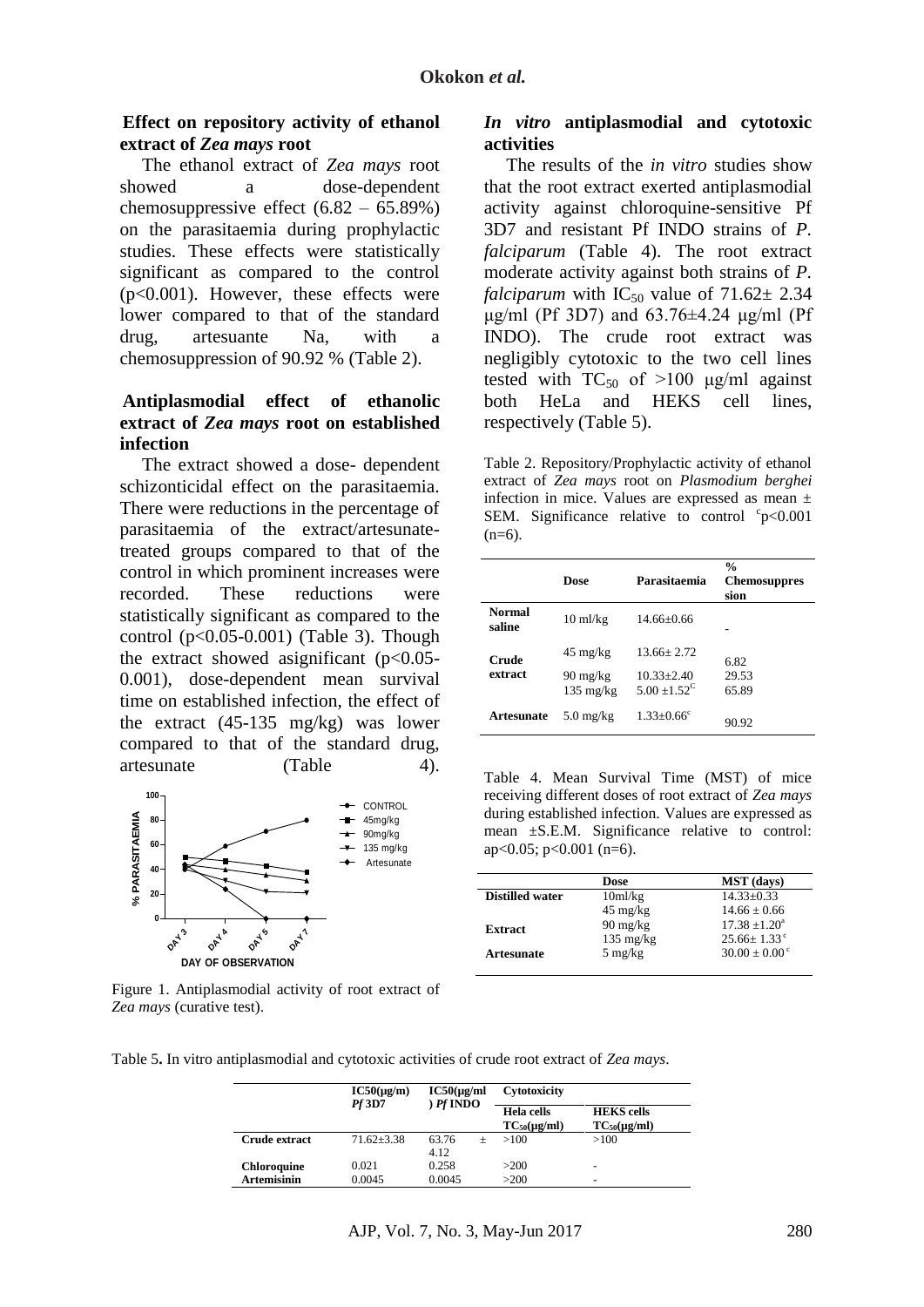# **Discussion**

*Zea mays* root decoctions are traditionally used as malaria remedy and febrifuge by various tribes in Nigeria to treat malaria infections and fever associated with the diseases. This work was undertaken to investigate the antiplasmodial potential of the root extract to provide scientific basis to these claims.

In this work, median lethal dose  $(LD_{50})$ was determined to be 474.34 mg/kg, and the extract was found to be relatively safe with moderate toxicity (Homburger, 1989).

The antiplasmodial activity of root extract of *Zea mays* was also investigated using standard models. It was found that the extract significantly reduced the parasitaemia in prophylactic, suppressive and curative models in a dose-dependent fashion. However, the root extract only exerted moderate activity against chloroquine-sensitive *P. falciparum* (3D7) strain and chloroquine-resistant strain (INDO). The variability in the activity of the root extract in both *in vivo* and *in vitro* studies, suggests the involvement of immune system in the activity of the root extract which could probably be immunostimulation. It further suggests that this plant may either be an immune stimulant or it may alleviate the symptoms of malaria such as pains and fever among others. Kirby (1997) had reported that some plants that are locally used as malarial remedies may only alleviate the symptoms associated with malaria without having any significant effect on the parasites as shown in this study (Kirby, 1997).

Moreso, plant compounds that suppress or partly inhibit the growth of the parasite (plasmodistatic) as well as those that stimulate the immune system or provide symptomatic cure and reverse some pathological features of malaria infection are reported to potentiate malaria resistance and antiplasmodial activity in immune individuals living in endemic areas (Kirby, 1997). Therefore, this plant may help the immune system to develop resistance to malaria and in a way, antimalarial activity.

Some secondary metabolites of plants such as alkaloids, terpenes and flavonoids have been reported to have antiplasmodial activity (Philipson and Wright,1991; Christensen and Kharazmi,2001; Kirby *et al.,* 1989). These compounds were found to be present in the extract studied and may be responsible for the observed antiplasmodial activity of the extract, though the active principle is yet to be identified. Although the mechanism of action of this extract has not been elucidated, flavonoids are known to exert antiplasmodial activity by chelating with nucleic acid base pairing of the parasite (Lui et al., 1992), thereby producing plasmocidal effects. Other modes of action of flavonoids include modulation of host immunity to tackle disease and inhibition of plasmodial enoyl-ACP reductase (FAB I enzyme), a key regulator of type II fatty synthases (FAS-II) in *P. falciparum* (Teffo et al., 2010; Kirmizibekmez et al., 2004). Flavonoids may also bind parasite's serine/threonine kinase with high affinity and affect its development (Ferreira et al., 2010). Also, some plants are known to exert antiplasmodial action either by causing elevation of red blood cell oxidation (Etkin, 1997) or by inhibiting protein synthesis (Kirby et al., 1989). The extract may be acting through one of these mechanisms to exert antiplasmodial activity observed in this study.

Maize plant is known as a rich source of phenolics (Dong et al., 2014) with antioxidant potentials. Some of these phenolic compounds like gallic acid and rutin present in *Zea mays* parts, have been reported to possess antimalarial activity (Horgen et al., 1997; Attioua et al., 2011). Rutin has been shown to possess significant antiplasmodial activity against chloroquinesensitive and resistant strains of *P. falciparum* with  $IC_{50}$  of  $3.53\pm13.34$  µM against 3D7 and 15.00 µM against K1 (Attioua et al., 2011).

Besides, antioxidant potentials of some plant and natural products especially flavonoids have been found to promote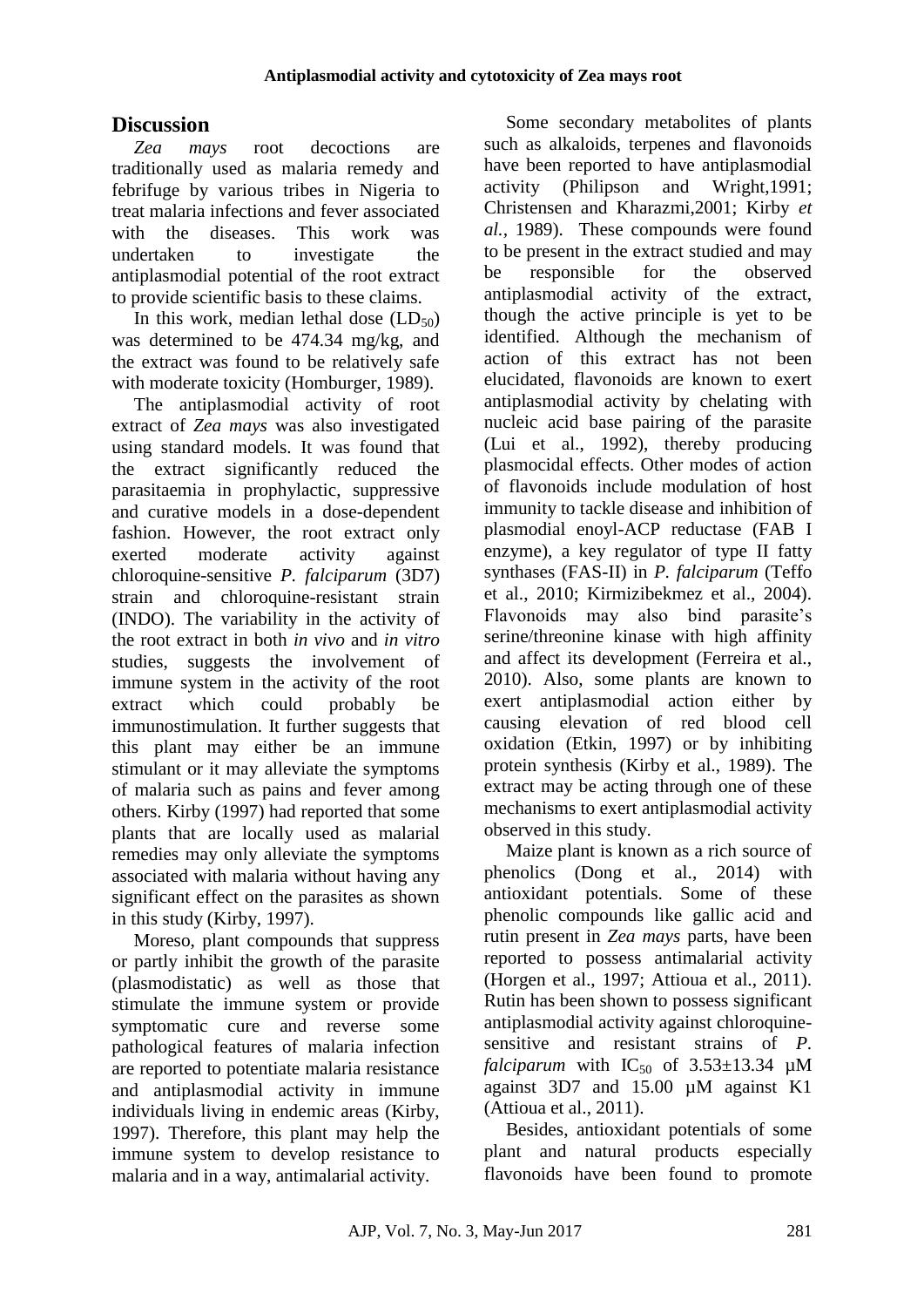schizoniticide activity by modulating the cellular signaling pathway (Al-Adhroey et al., 2011) and this has been suggested to be responsible for antiplasmodial activity of compounds such as quercetin (Cimanga et al., 2009; Ganesh et al., 2012), as elevated free radicals levels are common features of malaria disease and are implicated in severe malaria complications. This could be one of the modes of action of this extract as it contains antioxidant phenolics and flavonoids. 6-methoxybenzoxazolinone, 6, 7-dimethoxybenzoxazolinone, (6R)-7,8 dihydro- 3-oxo-α-ionone and (6R; 9R)-7,8 dihydro-3-oxo- α -ionol have been isolated from the root extract and exudates of *Zea mays* (Park et al., 2004). These compounds from the root may likely possess antiplasmodial activity.

In this study, the root extract of *Zea mays* was also found to contain terpenes among others. Terpenes and their derivatives such as monoterpenes and sesquiterpenes have been implicated in antiplasmodial activity of many plants (Philipson and Wright, 1991; Christensen and Kharazmi, 2001). Monoterpenes such as limonene have been implicated in endoperoxidation leading to plasmocidal activity (Hatzakis et al*.*, 2000). These may also contribute to the antiplasmodial activity of this extract.

The result obtained in this study indicated that the root of *Zea mays* plant possesses a significant antiplasmodial activity in *in vivo* and *in vitro* models which justifies the usage of this plant in the treatment of malaria.

# **Acknowledgement**

Dr Jude Okokon is grateful to International Centre for Genetic Engineering and Biotechnology (ICGEB) for financial support for Postdoctoral fellowship and ICGEB, Delhi, India for providing research facilities.

### **References**

- Abo KA*,* Fred-Jaiyesimi AA, Jaiyesimi AEA. 2008. Ethnobotanical studies of medicinal plants used in the management of diabetes mellitus in South Western Nigeria. J Ethnopharmacol, IS: 67-71.
- Al-Adhroey AH, Nor ZM,Al-Mekhlafi HM, Amran AA, Mahmud R. 2011. Antimalarial activity of methanolic leaf extract of *Piper betle* L. Molecules, 16:107-118.
- Attioua B, Lagnikab L, Yeoc D, Antheaumed C, Kaisere M, Wenigerf B, Lobsteinf A, Vonthron-Sénécheauf C. 2011. *In vitro*  antiplasmodial and antileishmanial activities of flavonoids from *Anogeissus leiocarpus*  (combretaceae). Int J Pharmaceut Rev Res,  $11:1-6$
- Balasubramanian K, Jincy PA, Padma PR. 2015. Influence of methanolic extract of *Zea mays* leaves against CCL<sub>4</sub> and  $H_2O_2$  induced<br>oxidative stress in *Drosophila* oxidative stress in *Drosophila melanogaster.* Indo Amer J Pharm Res*,* 5: 566-577.
- Balasubramanian K, Padma PR. 2013. Anticancer activity of *Zea mays* leaf extracts on oxidative stress-induced Hep2 Cells. J Acupunct Merid Stud*,* 6:149-158.
- Balasubramanian K, Padma PR. 2012. Screening of Antioxidant Properties of *Zea mays* Leaves at different time periods of growth. Indo Amer J Pharm Res, 5:4034- 4037.
- Balasubramanian K, Vidhya A, Thiruselvi M, Sudhadevi M, Padma PR. 2014. *Zea mays* leaf extracts exhibits anticancer property and enhance the chemotherapeutic action of etoposide in cancer cells. Indo Amer J Pharm Res, 4: 1530-1539.
- Christensen SB, Kharazmi A. 2001. Antimalarial natural products. Isolation, characterization and biological properties. In. Bioactive compounds from natural sources: Isolation, characterization and biological properties. Ed. Tringali, C. London, Taylor & Francis. Pp.379- 432.
- Cimanga RK, Tona GL, Kambu OK, Mesia GK, Muyembe JJ, Apers S, Totte J, Pieters, L, Vlietinck AJ. 2009. Antimalarial, antiamoebic and cytotoxic activities of some extracts and isolated constituents from the leaves of *Morinda morindoides* (Baker) Milne-Redh. (Rubiaceae). Recent Prog Med Plants, 25:225–242.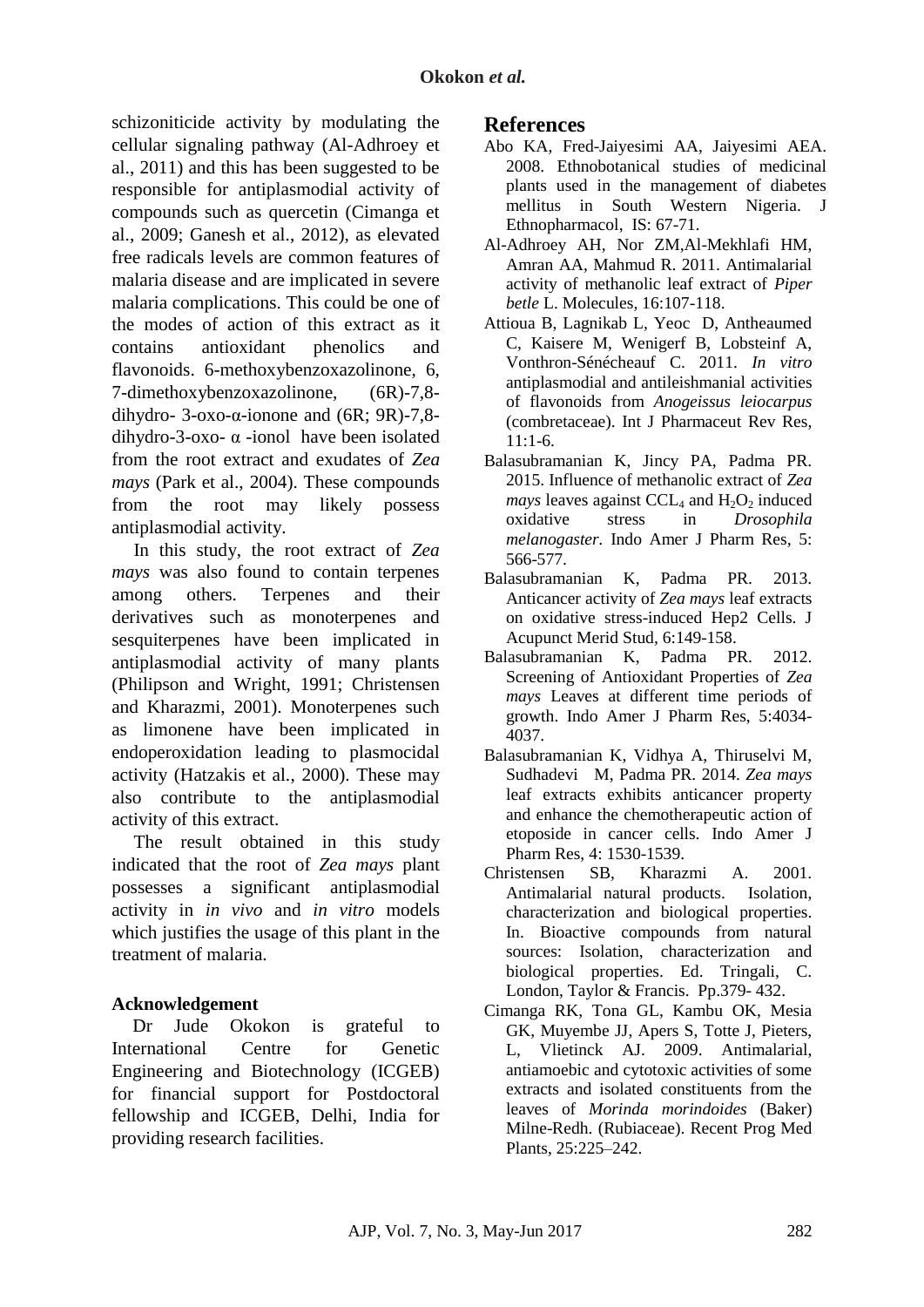- Dong J, Cai L, Zhu X, Huang X, Yin T, Fang H, Ding Z. 2014. Antioxidant activities and phenolic compounds of cornhusk, corncob and *Stigma maydis*. J Braz Chem Soc*,* 25: 1956-1964.
- Ferreira JF, Luthria DL, Sasaki T, Heyerick A. 2010. Flavonoids from *Artemisia annua* L. as antioxidants and their potential synergism with artemisinin against malaria and cancer. Molecules, 15:3135-3170.
- Foster S, Duke JA.1990. Field Guide 10 Medical Plants: Eastern and Central North America. Houghton MifAin, Boston.
- Ganesh D, Fuehrer H, Starzengrüber P, Swoboda P, Khan WA, Reismann J A, Mueller MS, Chiba P, Noedl H. 2012. Antiplasmodial activity of flavonol quercetin and its analogues in *Plasmodium falciparum*: evidence from clinical isolates in Bangladesh and standardized parasite clones. Parasitol Res, 110: 2289-2295.
- Gill LS. 1992. Ethnomedical Uses of Plants in Nigeria*.* Uniben Press, Benin, Nigeria, p. 249.
- Hatzakis E, Opesenica I, Solaja BA, Stratakis M. 2007. Synthesis of novel polar derivatives of the antimalarial endoperoxides. ARKIVOC, VIII: 124-125.
- Homburger F. 1989. In vivo testing in the study of toxicity and safety evaluation. In: A guide to general toxicology. Marquis J. K . (Ed). 2nd Edn Karger, New York.
- Horgen FD, Madulld DA, Angerhofer CK, Pezzuto JM, Soejarto DD, Farnsworth NR.1997.Isolation of gallic acid esters as antiplasmodial constituents of *Swintonia foxworthyi* (Anacardiaceae). Phytomed, 4: 353- 356.
- Kirmizibekmez H, Calis I, Perozzo R, Brun R, Donmez AA, Linden A. 2004. Inhibiting activities of the secondary metabolites of *Phlomis brunneogaleata* against parasitic protozoa and plasmodial enoyl-ACP reductase, a crucial enzyme in fatty acid biosynthesis. Planta Med, 70:711.
- Kirby GC. 1997. Plants as a source of antimalarial drugs. Trop Doct*,* 27(Suppl 1):7–11.
- Kirby GC, O'Neill MJ, Phillipson JD, Warhurst DC. 1989. In vitro studies on the mode of action of quassinoids with against chloroquine resistant *Plasmodium falciparum*. Biochem Pharmacol, 38: 4367- 4374.
- Knight DJ, Peters W. 1980. The antimalarial action of N- Benzyloxydihydrotriazines and

the studies on its mode of action. Ann Trop Med Parasitol, 74: 393-404.

- Liao YF, Kupchan SM, Horwitz SB. 1976.Mode of action of antitumour compound bruceantin, an inhibitor of protein synthesis. Mol Pharmacol*,* 12:167 – 176.
- Lorke D.1983. A new approach to practical acute toxicity testing. Arch Toxicol, 54: 275-286.
- Lui KC, Yang SC, Roberts MF. 1992. Antimalarial activity of *Artemisia annua* flavonoids from whole plants and cell cultures. Plants Cell, II: 637-640.
- Mosmann T. 1983. Rapid colorimetric assay for cellular growth and survival: application to proliferation and cytotoxicity assays. J Immunol Methods, 65:55–63.
- Odetola A, Basir O. 1980. Evaluation of Antimalarial properties of some Nigerian Medicinal Plants. In: Sofowora A, Editor. Proceeding of African Bioscience Network, Federal Ministry of Science and Technology, Nigerian Society of Pharmacology and Drug Research and Production unit, University of Ife organized Workshop, Ife. pp. 275- 283.
- Osagie AU, Eka OU. 1998. Nutritional Quality of Plant Foods. Post Harvest Research Unit, University of Benin, Benin, Nigeria, pp 34- 41.
- Owoyele BV, Negedu MN, Olaniran SO, Onasanwo SA, Oguntoye SO, Sanya JO, Oyeleke SA, Ibidapo AJ, Soladoyel AO. 2010. Analgesic and anti-inflammatory effects of aqueous extract of *Zea mays* husk in male wistar rats. J Med Food, 13:343- 347.
- Park S, Takano Y, Matsuura H, Yoshihara T. 2004. Antifungal compounds from the root and root exudate of *Zea mays*. Biosci Biotech Biochem, 68: 1366-1368,
- Peters W. 1965. Drug Resistance in *Plasmodium berghei*. Exp Parasitol, 17: 80- 89.
- Philipson JD, Wright CW.1991. Antiprotozoal compounds from plants sources. Planta Med, 57: 553-559.
- Ryley JF, Peters W. 1970. The antimalarial activity of some quinolone esters. Ann Trop Med Parasitol, 84: 209-222.
- Simmonds N W. 1979. Evolution of Crop Plants*.* Longman. London. pp. 128-129.
- Smilkstein M, Sriwilaijaroen N, Kelly J X, Wilairat P, Riscoe M. 2004. Simple and